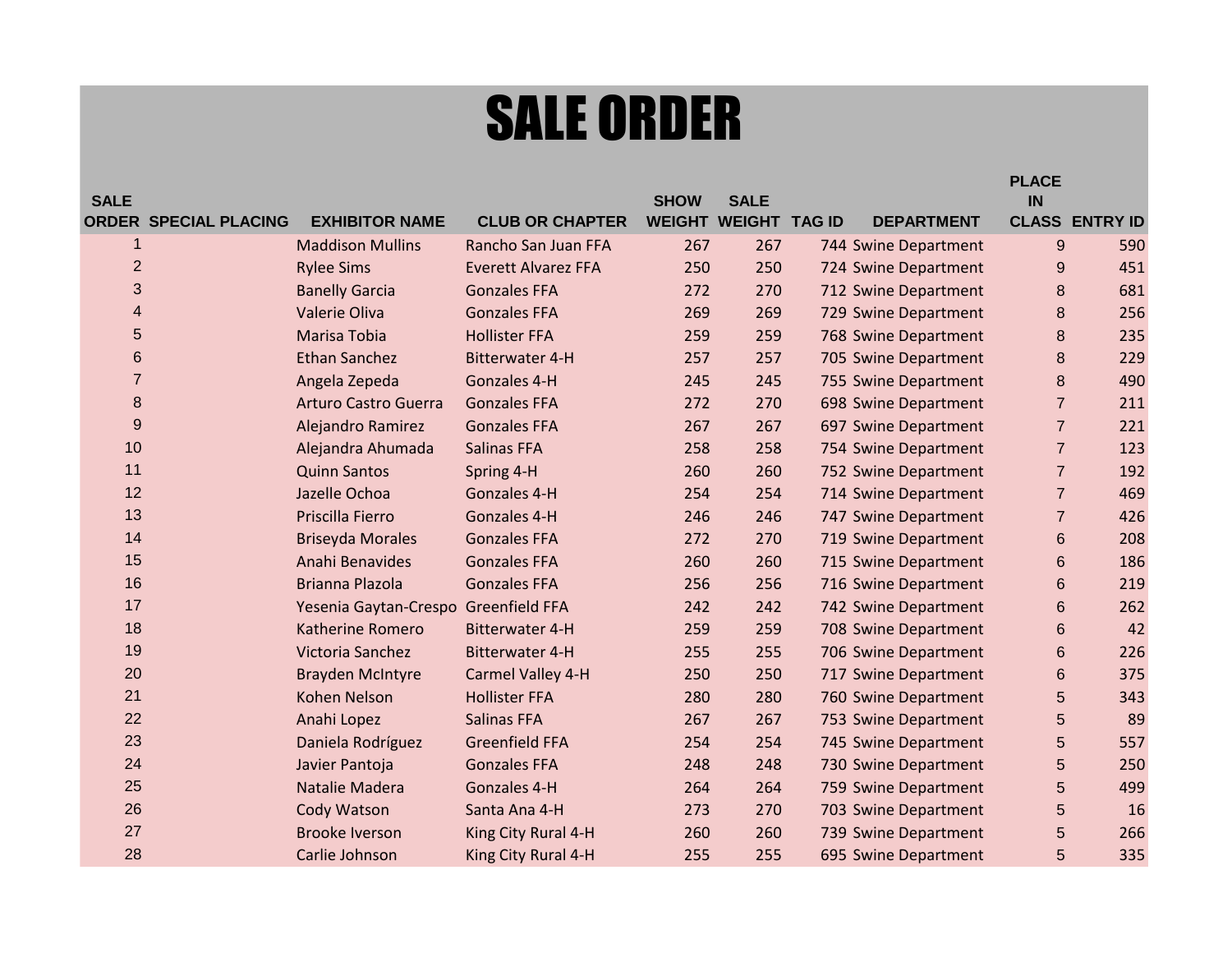| 29 | <b>Samuel Clarke</b>    | Spring 4-H                 | 249 | 249 | 718 Swine Department | 5                         | 155 |
|----|-------------------------|----------------------------|-----|-----|----------------------|---------------------------|-----|
| 30 | <b>Arturo Uribe</b>     | Gonzales 4-H               | 239 | 239 | 757 Swine Department | 5                         | 413 |
| 31 | <b>Emileigh Clinton</b> | <b>Salinas FFA</b>         | 270 | 270 | 696 Swine Department | $\overline{4}$            | 139 |
| 32 | <b>Colby Robinson</b>   | <b>Hollister FFA</b>       | 267 | 267 | 764 Swine Department | $\overline{4}$            | 531 |
| 33 | Victoria Uribe          | <b>Gonzales FFA</b>        | 259 | 259 | 728 Swine Department | 4                         | 242 |
| 34 | <b>Zachary Mullen</b>   | <b>Everett Alvarez FFA</b> | 240 | 240 | 723 Swine Department | 4                         | 433 |
| 35 | Kayli Plazola           | <b>Gonzales FFA</b>        | 226 | 226 | 733 Swine Department | 4                         | 216 |
| 36 | <b>Miles Urquides</b>   | Buena Vista 4-H            | 275 | 275 | 743 Swine Department | $\overline{4}$            | 475 |
| 37 | Kyle Watson             | Santa Ana 4-H              | 267 | 267 | 702 Swine Department | $\overline{4}$            | 20  |
| 38 | Maya Giannini           | Chualar 4-H                | 263 | 263 | 765 Swine Department | $\overline{\mathbf{4}}$   | 457 |
| 39 | <b>Derek Domingos</b>   | Spring 4-H                 | 257 | 257 | 770 Swine Department | 4                         | 324 |
| 40 | <b>Shane Aguilar</b>    | Chualar 4-H                | 249 | 249 | 732 Swine Department | $\overline{4}$            | 114 |
| 41 | <b>Connor Diekmann</b>  | Pacheco 4-H                | 231 | 231 | 740 Swine Department | $\overline{4}$            | 630 |
| 42 | <b>Carson Robinson</b>  | <b>Hollister FFA</b>       | 270 | 270 | 763 Swine Department | 3                         | 528 |
| 43 | Indira Aguilar          | <b>Salinas FFA</b>         | 266 | 266 | 773 Swine Department | 3                         | 111 |
| 44 | Samantha Oliva          | <b>Gonzales FFA</b>        | 258 | 258 | 731 Swine Department | 3                         | 252 |
| 45 | Nadia Acosta            | <b>Everett Alvarez FFA</b> | 245 | 245 | 727 Swine Department | 3                         | 502 |
| 46 | <b>Brian Rodriguez</b>  | <b>Greenfield FFA</b>      | 212 | 212 | 741 Swine Department | $\sqrt{3}$                | 569 |
| 47 | <b>Ricky Perry</b>      | Sunnyslope 4-H             | 278 | 278 | 707 Swine Department | $\ensuremath{\mathsf{3}}$ | 81  |
| 48 | Clayton Vanoli          | King City Rural 4-H        | 264 | 264 | 734 Swine Department | 3                         | 147 |
| 49 | <b>Madison Hostert</b>  | Spring 4-H                 | 259 | 259 | 756 Swine Department | 3                         | 26  |
| 50 | <b>Cade Dougherty</b>   | Lone Tree 4-H              | 254 | 254 | 713 Swine Department | 3                         | 351 |
| 51 | Haleigh Alaga           | Corralitos 4-H             | 253 | 253 | 774 Swine Department | 3                         | 383 |
| 52 | Lucas Milburn           | Spring 4-H                 | 242 | 242 | 761 Swine Department | 3                         | 28  |
| 53 | Victoria Fierro         | Gonzales 4-H               | 217 | 217 | 758 Swine Department | 3                         | 429 |
| 54 | Kylie Grabau            | <b>Hollister FFA</b>       | 271 | 270 | 769 Swine Department | $\overline{2}$            | 205 |
| 55 | Hailee Hernandez        | <b>Hollister FFA</b>       | 261 | 261 | 736 Swine Department | $\overline{2}$            | 182 |
| 56 | Karla Ahumada           | <b>Salinas FFA</b>         | 251 | 251 | 748 Swine Department | $\overline{2}$            | 119 |
| 57 | Isabella Sargenti       | <b>Hollister FFA</b>       | 245 | 245 | 737 Swine Department | $\overline{2}$            | 436 |
| 58 | Hayden Laporte          | <b>Salinas FFA</b>         | 223 | 223 | 721 Swine Department | $\overline{2}$            | 167 |
| 59 | <b>Hannah Salinas</b>   | Sunnyslope 4-H             | 275 | 270 | 710 Swine Department | $\overline{2}$            | 33  |
| 60 | Kinley Vanoli           | King City Rural 4-H        | 270 | 270 | 735 Swine Department | $\overline{2}$            | 144 |
| 61 | <b>Cooper Dougherty</b> | Lone Tree 4-H              | 263 | 263 | 711 Swine Department | $\overline{2}$            | 357 |
| 62 | <b>Madison Odello</b>   | Spring 4-H                 | 254 | 254 | 720 Swine Department | $\overline{2}$            | 493 |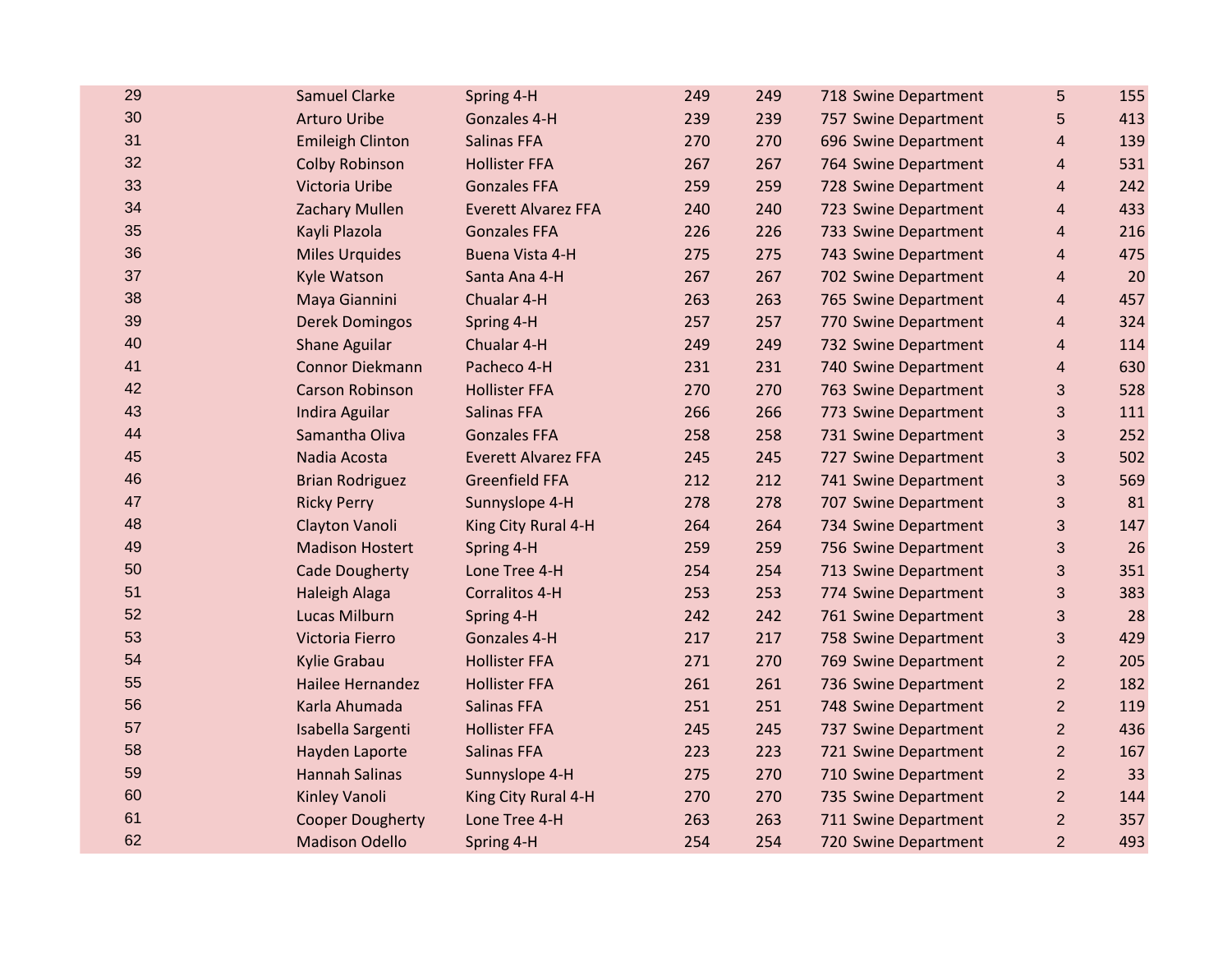| 63 |                                                                | Ty Lindeman             | <b>Bitterwater 4-H</b>     | 253 | 253 | 704 Swine Department | $\overline{2}$ | 419          |
|----|----------------------------------------------------------------|-------------------------|----------------------------|-----|-----|----------------------|----------------|--------------|
| 64 |                                                                | Alejandra Acero         | King City Blue Ribbon 4-H  | 234 | 234 | 766 Swine Department | $\overline{2}$ | 34           |
| 65 |                                                                | <b>Addison Silva</b>    | King City Rural 4-H        | 210 | 210 | 750 Swine Department | $\overline{2}$ | 372          |
| 66 |                                                                | Cadee Guzman            | <b>Salinas FFA</b>         | 254 | 254 | 772 Swine Department | $\mathbf{1}$   | 201          |
| 67 |                                                                | Sierra Short            | Rancho San Juan FFA        | 248 | 248 | 700 Swine Department | $\mathbf 1$    | 198          |
| 68 |                                                                | Pedro Garcia-Pio        | <b>Everett Alvarez FFA</b> | 230 | 230 | 725 Swine Department | $\mathbf 1$    | 473          |
| 69 |                                                                | <b>Dylan Domingos</b>   | Spring 4-H                 | 276 | 270 | 771 Swine Department | $\mathbf 1$    | 327          |
| 70 |                                                                | <b>Johnny Nuno</b>      | King City Blue Ribbon 4-H  | 254 | 254 | 767 Swine Department | $\mathbf{1}$   | $\mathbf{1}$ |
| 71 |                                                                | Alena Fierro            | Gonzales 4-H               | 249 | 249 | 746 Swine Department | $\mathbf{1}$   | 423          |
| 72 |                                                                | Jenna Vanoli            | King City Rural 4-H        | 230 | 230 | 738 Swine Department | $\mathbf{1}$   | 150          |
| 73 |                                                                | <b>Bryanna Uribe</b>    | Gonzales 4-H               | 224 | 224 | 762 Swine Department | $\mathbf{1}$   | 417          |
| 74 | <b>RESERVE</b><br><b>CHAMPION 4-H</b><br><b>MARKET HOG</b>     | <b>Madeline Lindley</b> | Chualar 4-H                | 265 | 265 | 701 Swine Department | $\mathbf{1}$   | 512          |
| 75 | <b>4-H CHAMPION</b><br><b>MARKET HOG</b>                       | <b>Brooks Lindley</b>   | Chualar 4-H                | 263 | 263 | 709 Swine Department | $\mathbf{1}$   | 45           |
| 76 | <b>SUPREME</b><br><b>CHAMPION</b><br><b>MARKET HOG</b>         | <b>Jack Lindley</b>     | <b>Salinas FFA</b>         | 276 | 270 | 699 Swine Department | $\mathbf{1}$   | 525          |
| 77 | <b>RESERVE SUPREME</b><br><b>CHAMPION</b><br><b>MARKET HOG</b> | <b>Madison Stagner</b>  | <b>Salinas FFA</b>         | 268 | 268 | 694 Swine Department | $\mathbf{1}$   | 154          |
|    |                                                                |                         |                            |     |     |                      |                |              |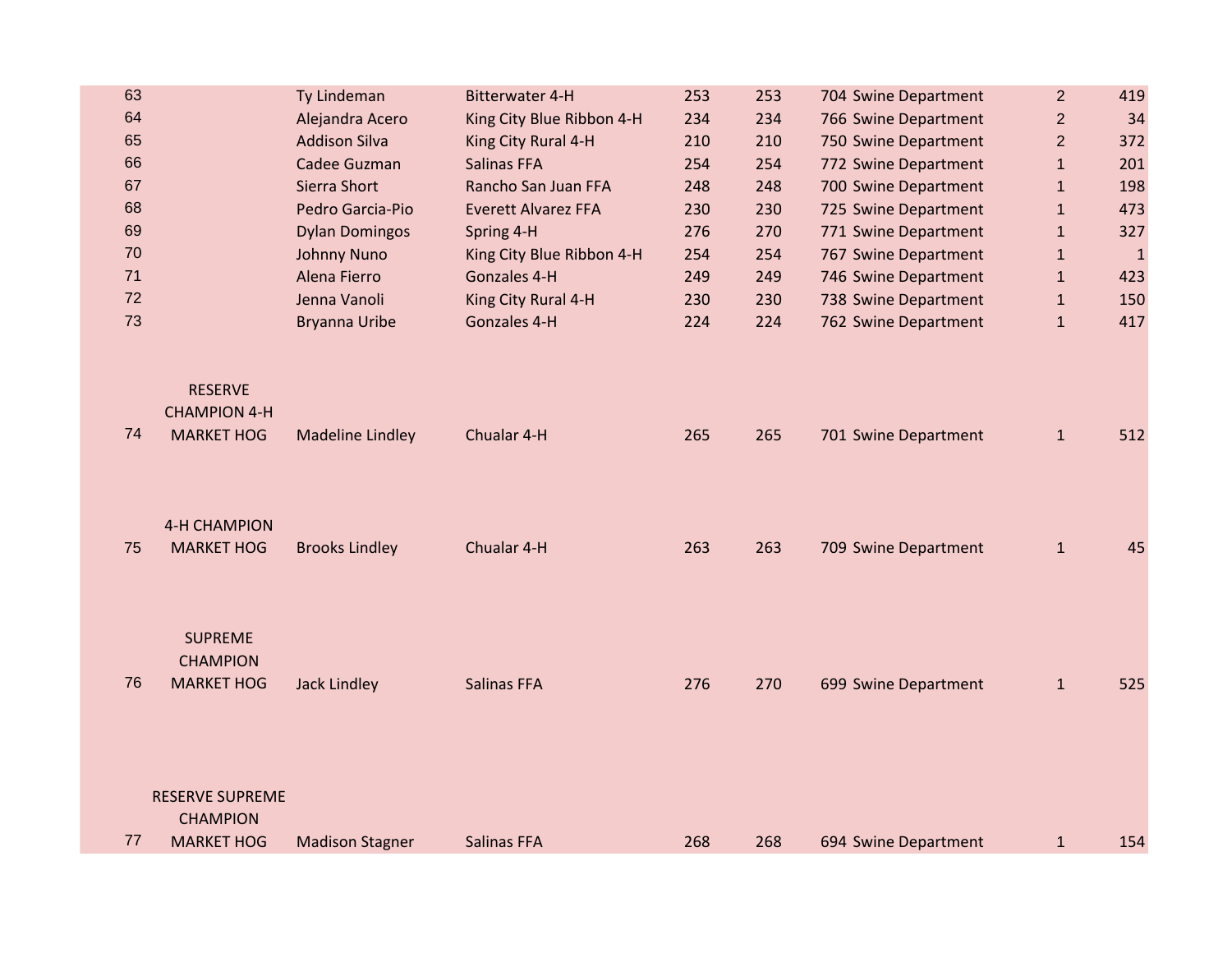| 78 | <b>SUPREME</b><br><b>CHAMPION MEAT</b><br><b>GOAT</b>                     | Abby Bianchi          | <b>Hollister FFA</b>  | 101  | 101  | 9260 Meat Goat Departmer | $\mathbf{1}$ | 682 |
|----|---------------------------------------------------------------------------|-----------------------|-----------------------|------|------|--------------------------|--------------|-----|
| 79 | <b>RESERVE</b><br><b>SUPREME</b><br><b>CHAMPION MEAT</b><br><b>GOAT</b>   | Luis Gonzalez         | <b>Gonzales FFA</b>   | 87   | 87   | 9247 Meat Goat Departmer | $\mathbf 1$  | 600 |
| 80 | <b>SUPREME</b><br><b>CHAMPION</b><br><b>MARKET LAMB</b>                   | <b>Hailey Kolbach</b> | Ag History 4-H        | 131  | 131  | 9469 4-H Market Lambs    | $\mathbf{1}$ | 684 |
| 81 | <b>RESERVE</b><br><b>SUPREME</b><br><b>CHAMPION</b><br><b>MARKET LAMB</b> | Katya Hernandez       | <b>Greenfield FFA</b> | 141  | 141  | 9449 FFA Market Lambs    | $\mathbf{1}$ | 279 |
| 82 | <b>SUPREME</b><br><b>CHAMPION</b><br><b>MARKET STEER</b>                  | <b>Wyatt Hedberg</b>  | Chualar 4-H           | 1341 | 1341 | 20 4-H Market Steers & I | $\mathbf{1}$ | 453 |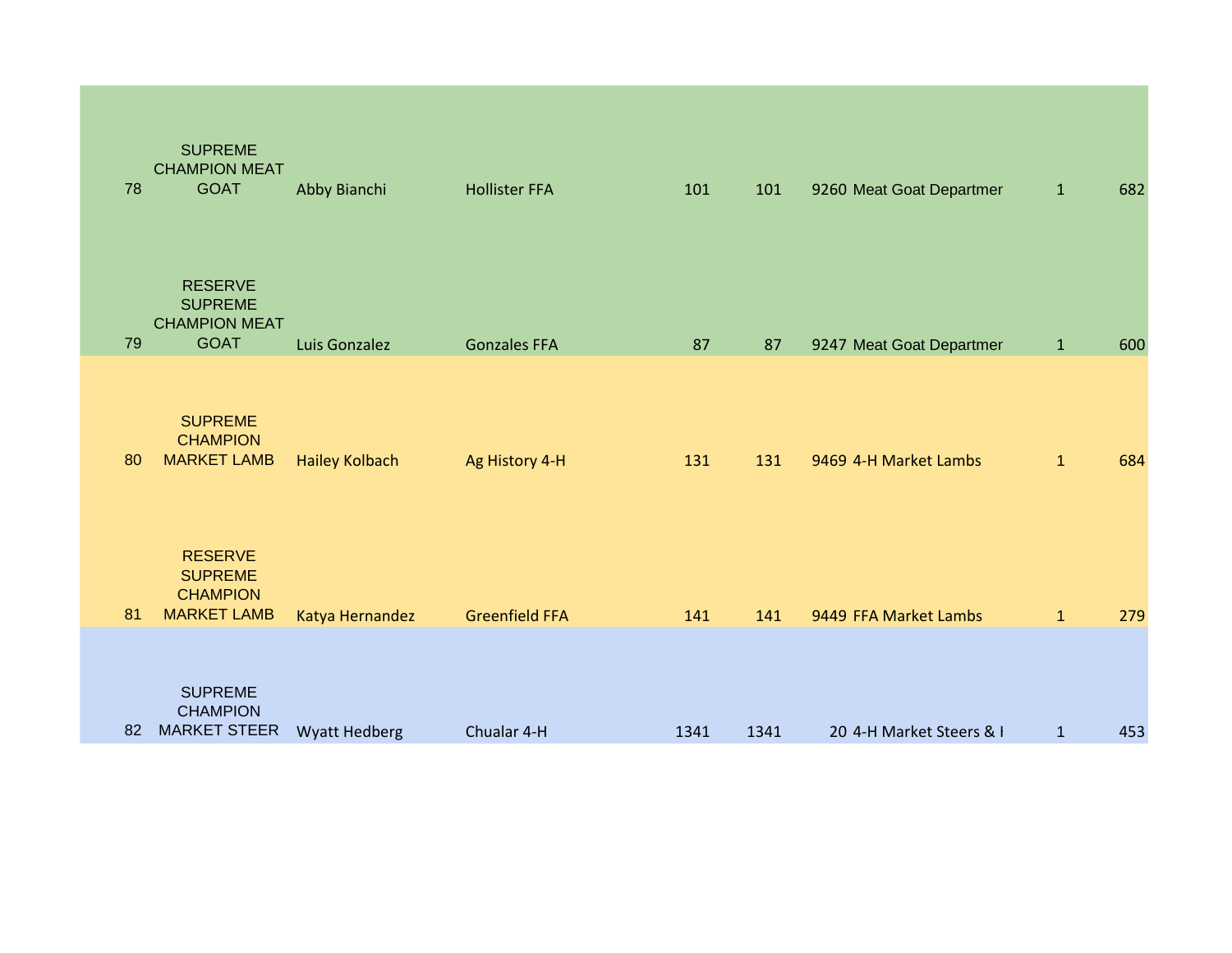| 83 | <b>RESERVE</b><br><b>SUPREME</b><br><b>CHAMPION</b><br><b>MARKET STEER</b>              | Hayden Laporte      | <b>Salinas FFA</b>  | 1278         | 1278           | 27 FFA Market Steers & I | $\mathbf{1}$ | 164 |
|----|-----------------------------------------------------------------------------------------|---------------------|---------------------|--------------|----------------|--------------------------|--------------|-----|
| 84 | <b>SUPREME</b><br><b>CHAMPION</b><br><b>MARKET</b><br><b>BROILERS</b>                   | Luis Gonzalez       | <b>Gonzales FFA</b> | $\mathbf{1}$ | $\mathbf{1}$   | Market Broilers- Pen o   | $\mathbf{1}$ | 292 |
| 85 | <b>RESERVE</b><br><b>SUPREME</b><br><b>CHAMPION</b><br><b>MARKET</b><br><b>BROILERS</b> | Margaret Kolassa    | Corralitos 4-H      | $\mathbf{1}$ | $\mathbf{1}$   | Market Broilers- Pen o   | $\mathbf{1}$ | 133 |
| 86 | 3rd OVERALL<br><b>MARKET</b><br><b>BROILERS</b>                                         | Luis Gonzalez       | <b>Gonzales FFA</b> | $\mathbf{1}$ | $\overline{1}$ | Market Broilers- Pen o   | $\mathbf{1}$ | 293 |
| 87 | <b>4-H CHAMPION</b><br><b>MEAT GOAT</b>                                                 | <b>SYDNEY STACY</b> | Cienega 4-H         | 91           | 91             | 9267 Meat Goat Departmer | $\mathbf{1}$ | 84  |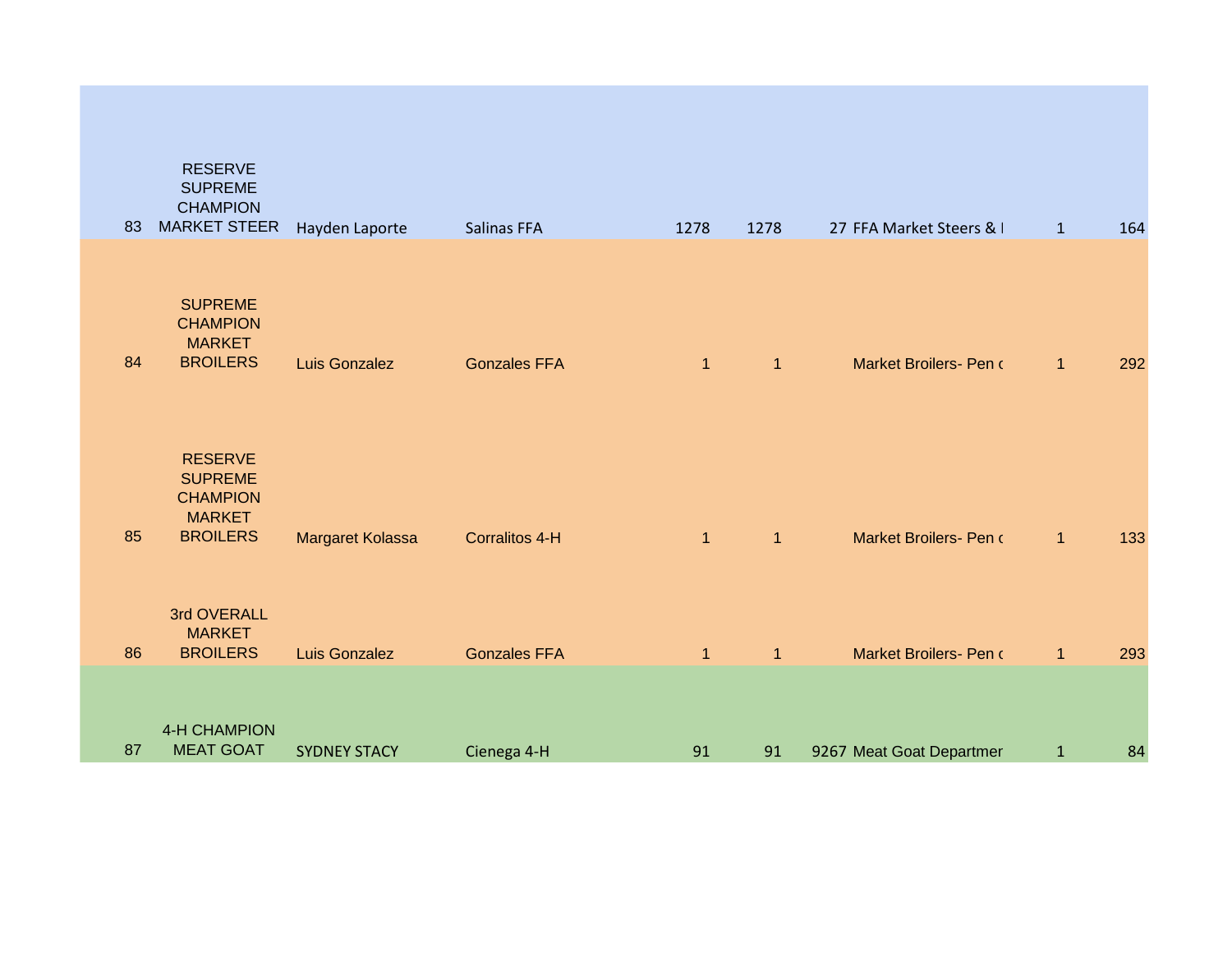|     | 4-H RESERVE                                           |                                     |                           |      |      |                          |                |     |
|-----|-------------------------------------------------------|-------------------------------------|---------------------------|------|------|--------------------------|----------------|-----|
| 88  | <b>CHAMPION MEAT</b><br><b>GOAT</b>                   | <b>Helen Williams</b>               | Spring 4-H                | 79   | 79   | 9256 Meat Goat Departmer | $\mathbf{1}$   | 189 |
| 89  |                                                       | <b>Emerson Hostert</b>              | Any Other                 | 66   | 66   | 9270 Meat Goat Departmer | $\mathbf{1}$   | 284 |
| 90  |                                                       | <b>Muenzer Alivia</b>               | Cienega 4-H               | 115  | 105  | 9258 Meat Goat Departmer | $\mathbf{1}$   | 281 |
| 91  |                                                       |                                     | <b>Greenfield FFA</b>     | 72   | 72   |                          |                | 642 |
| 92  |                                                       | <b>Elizabeth Vargas</b>             |                           |      |      | 9266 Meat Goat Departmer | $\mathbf{1}$   |     |
| 93  |                                                       | Lily Doty                           | San Juan 4-H              | 74   | 74   | 9269 Meat Goat Departmer | $\overline{2}$ | 159 |
|     |                                                       | Izabella Espinoza                   | Sunnyslope 4-H            | 79   | 79   | 9248 Meat Goat Departmer | $\overline{2}$ | 194 |
| 94  |                                                       | <b>Hunter Andrade</b>               | Santa Ana 4-H             | 95   | 95   | 9259 Meat Goat Departmer | $\overline{2}$ | 11  |
| 95  |                                                       | <b>Reece Bedolla</b>                | Santa Ana 4-H             | 107  | 105  | 9252 Meat Goat Departmer | $\overline{a}$ | 5   |
| 96  |                                                       | <b>Carly Vorwerck</b>               | <b>Salinas FFA</b>        | 67   | 67   | 9251 Meat Goat Departmer | $\overline{2}$ | 480 |
| 97  |                                                       | <b>Angelina Gulick</b>              | <b>Greenfield FFA</b>     | 83   | 83   | 9250 Meat Goat Departmer | $\overline{2}$ | 572 |
| 98  |                                                       | Ivan Trujillo                       | <b>Greenfield FFA</b>     | 97   | 97   | 9249 Meat Goat Departmer | $\overline{2}$ | 526 |
| 99  |                                                       | addison thornton                    | Santa Ana 4-H             | 83   | 83   | 9246 Meat Goat Departmer | 3              | 6   |
| 100 |                                                       | Carli Hammond                       | Spring 4-H                | 94   | 94   | 9268 Meat Goat Departmer | 3              | 79  |
| 101 |                                                       | Cole Bedolla                        | <b>Hollister FFA</b>      | 91   | 91   | 9253 Meat Goat Departmer | 3              | 287 |
| 102 |                                                       | <b>Blake Abercrombie</b>            | <b>Hollister FFA</b>      | 83   | 83   | 9257 Meat Goat Departmer | 4              | 304 |
| 103 | <b>RESERVE</b><br><b>CHAMPION 4-H</b><br><b>STEER</b> | Sierra Sala                         | Spring 4-H                | 1116 | 1116 | 23 4-H Market Steers & I | $\mathbf{1}$   | 38  |
|     | <b>RESERVE</b><br><b>CHAMPION FFA</b><br><b>STEER</b> |                                     |                           |      |      |                          |                |     |
| 104 |                                                       | JESUS Gonzales-Siordia Gonzales FFA |                           | 1443 | 1400 | 24 FFA Market Steers & I | $\mathbf{1}$   | 395 |
| 105 |                                                       | Jesse Ledezma                       | King City Blue Ribbon 4-H | 1003 | 1003 | 26 4-H Market Steers & I | $\overline{2}$ | 611 |
| 106 |                                                       | <b>Brooke Mullins</b>               | Chualar 4-H               | 1398 | 1398 | 28 4-H Market Steers & I | $\overline{2}$ | 613 |
| 107 |                                                       | Luis Gonzalez                       | <b>Gonzales FFA</b>       | 1223 | 1223 | 25 FFA Market Steers & I | $\overline{2}$ | 296 |
| 108 |                                                       | <b>Maddison Mullins</b>             | Rancho San Juan FFA       | 1436 | 1400 | 22 FFA Market Steers & I | $\overline{2}$ | 587 |
| 109 |                                                       | <b>Brooke Mullins</b>               | Chualar 4-H               | 1343 | 1343 | 21 4-H Market Steers & I | 3              | 615 |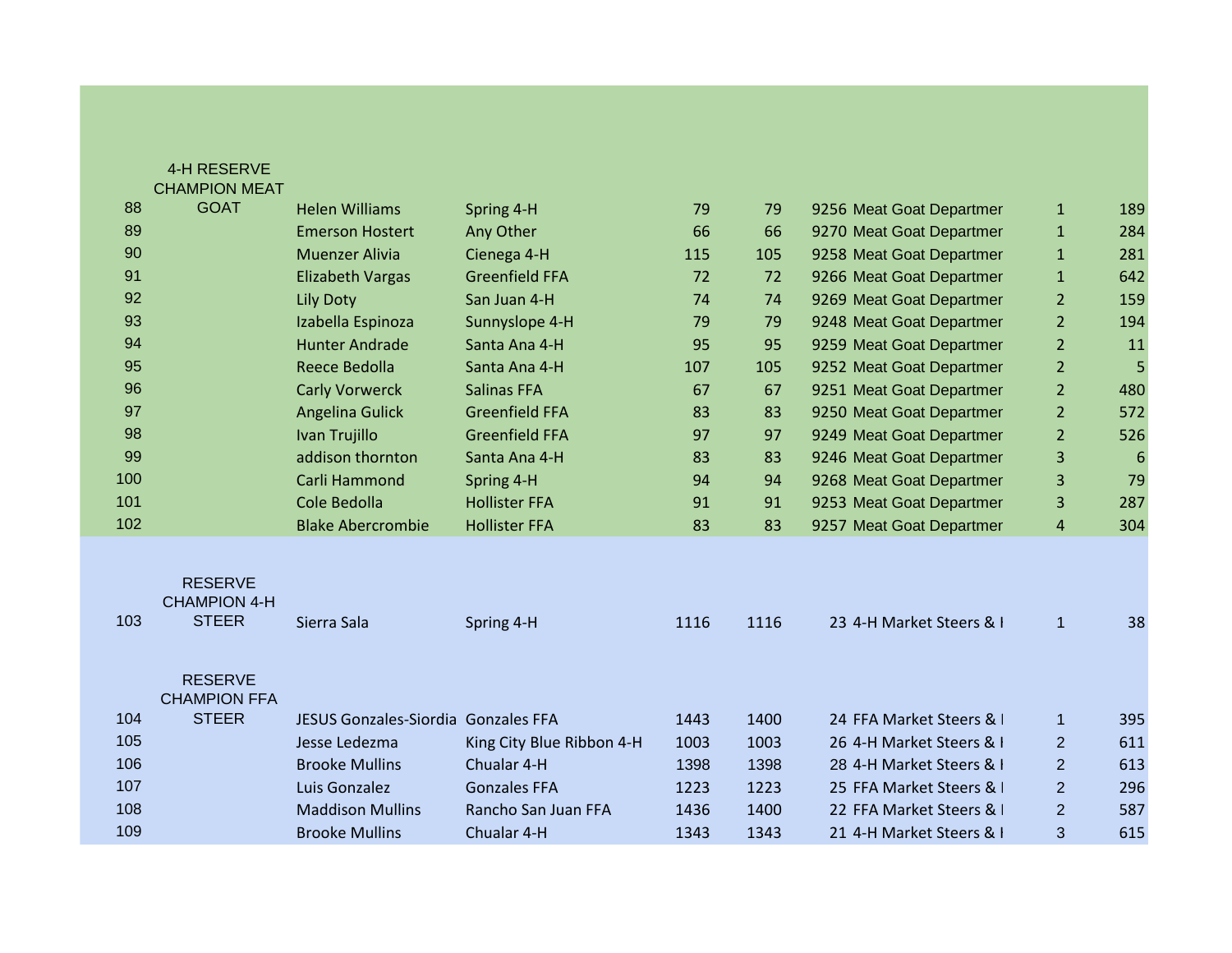|     | <b>RESERVE</b>      |                                     |                      |     |     |                       |                |     |
|-----|---------------------|-------------------------------------|----------------------|-----|-----|-----------------------|----------------|-----|
|     | <b>CHAMPION 4-H</b> |                                     |                      |     |     |                       |                |     |
| 110 | <b>LAMB</b>         | <b>Carson Dougherty</b>             | Lone Tree 4-H        | 153 | 153 | 9444 4-H Market Lambs | $\mathbf{1}$   | 354 |
|     |                     |                                     |                      |     |     |                       |                |     |
|     | <b>RESERVE</b>      |                                     |                      |     |     |                       |                |     |
|     | <b>CHAMPION FFA</b> |                                     |                      |     |     |                       |                |     |
| 111 | <b>LAMB</b>         | <b>Madison Petersen</b>             | <b>Hollister FFA</b> | 120 | 120 | 9456 FFA Market Lambs | $\mathbf{1}$   | 505 |
| 112 |                     | <b>Callie Marci</b>                 | Cienega 4-H          | 114 | 114 | 9459 4-H Market Lambs | $\mathbf{1}$   | 312 |
| 113 |                     | <b>Maria Sanchez</b>                | <b>Gonzales FFA</b>  | 116 | 116 | 9434 FFA Market Lambs | $\mathbf{1}$   | 107 |
| 114 |                     | <b>Cody Hancock</b>                 | Lockwood 4-H         | 146 | 146 | 9443 4-H Market Lambs | $\mathbf{1}$   | 548 |
| 115 |                     | <b>Evelyn Perea</b>                 | <b>Chualar 4-H</b>   | 118 | 118 | 9451 4-H Market Lambs | $\overline{2}$ | 178 |
| 116 |                     | <b>Mason Carreiro</b>               | Santa Ana 4-H        | 126 | 126 | 9460 4-H Market Lambs | $\overline{2}$ | 466 |
| 117 |                     | <b>Max Hippensteel</b>              | Spring 4-H           | 136 | 136 | 9476 4-H Market Lambs | $\overline{2}$ | 72  |
| 118 |                     | <b>Emmanuel Gonzalez</b>            | <b>Gonzales 4-H</b>  | 156 | 156 | 9470 4-H Market Lambs | $\overline{2}$ | 585 |
| 119 |                     | <b>Brandon Flores</b>               | <b>Gonzales FFA</b>  | 106 | 106 | 9446 FFA Market Lambs | $\overline{2}$ | 96  |
| 120 |                     | <b>Britney Torres</b>               | <b>Gonzales FFA</b>  | 120 | 120 | 9447 FFA Market Lambs | $\overline{2}$ | 259 |
| 121 |                     | JESUS Gonzales-Siordia Gonzales FFA |                      | 153 | 153 | 9435 FFA Market Lambs | $\overline{2}$ | 391 |
| 122 |                     | Andrea Zepeda                       | <b>Gonzales 4-H</b>  | 116 | 116 | 9466 4-H Market Lambs | 3              | 495 |
| 123 |                     | Dylan villasenor                    | King City Rural 4-H  | 125 | 125 | 9467 4-H Market Lambs | 3              | 366 |
| 124 |                     | <b>Steven Katawicz</b>              | <b>Quail Creek</b>   | 140 | 140 | 9468 4-H Market Lambs | 3              | 239 |
| 125 |                     | <b>Morgan Hancock</b>               | Lockwood 4-H         | 157 | 157 | 9442 4-H Market Lambs | 3              | 560 |
| 126 |                     | Jazlyn Rodriguez                    | <b>Gonzales FFA</b>  | 118 | 118 | 9433 FFA Market Lambs | 3              | 92  |
| 127 |                     | <b>Camila Gomez</b>                 | <b>Gonzales FFA</b>  | 123 | 123 | 9431 FFA Market Lambs | 3              | 103 |
| 128 |                     | <b>Melina Santos</b>                | <b>Gonzales FFA</b>  | 144 | 144 | 9448 FFA Market Lambs | 3              | 137 |
| 129 |                     | <b>Jordan Askew</b>                 | <b>Gonzales 4-H</b>  | 111 | 111 | 9454 4-H Market Lambs | $\overline{4}$ | 540 |
| 130 |                     | Logan Way                           | San Juan 4-H         | 132 | 132 | 9450 4-H Market Lambs | 4              | 332 |
| 131 |                     | <b>Ryen Abbott</b>                  | Spring 4-H           | 141 | 141 | 9439 4-H Market Lambs | 4              | 320 |
| 132 |                     | <b>Holly Bettencourt</b>            | <b>Gonzales FFA</b>  | 122 | 122 | 9438 FFA Market Lambs | 4              | 174 |
| 133 |                     | Zoey Escobedo                       | <b>Gonzales 4-H</b>  | 108 | 108 | 9455 4-H Market Lambs | 5              | 537 |
| 134 |                     | <b>Grayson Abbott</b>               | Spring 4-H           | 129 | 129 | 9440 4-H Market Lambs | 5              | 317 |
| 135 |                     | Mejka McMullen                      | Santa Ana 4-H        | 148 | 148 | 9445 4-H Market Lambs | 5              | 513 |
| 136 |                     | Sophia Flores                       | <b>Gonzales FFA</b>  | 120 | 120 | 9432 FFA Market Lambs | 5              | 99  |
| 137 |                     | <b>Ella Hippensteel</b>             | Spring 4-H           | 114 | 114 | 9457 4-H Market Lambs | 6              | 77  |
|     |                     |                                     |                      |     |     |                       |                |     |